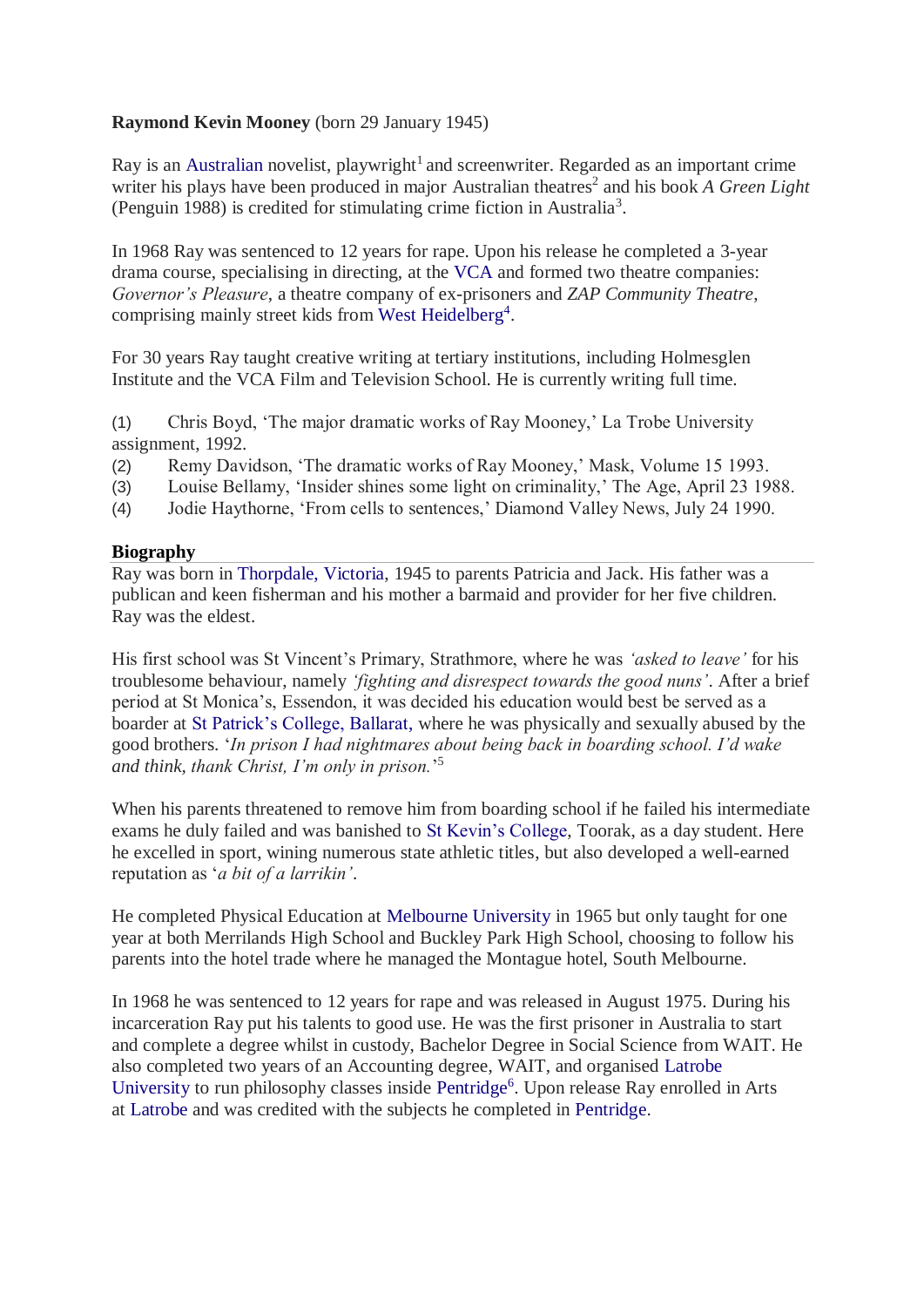Ray also competed as an A Grade debater for the La Trobe Team in Pentridge, earning top points as third speaker in a grand final debate which his team narrowly lost to a team of lawyers, comprising the famous debater, Molly Missen.

However, life wasn't all roses in prison. Ray spent four months in the infamous H Division for acting as spokesperson during the 1973 prison riots. Despite extreme physical coercion Ray refused to break rocks and it was during his period in H that he decided to become a writer, '*to reveal to the world the horrors of H Division'*<sup>7</sup> .

Upon release from H Division Ray spent 4 months in the degrading and condemned C Division before being reclassified to A Division. Determined to take advantage of what the system allowed Ray wrote and directed his first play, *A Blue Freckle*, performed by Players Anonymous in A Division's Mess Hall Theatre, in 1975<sup>8</sup>.

Peter Oyston, inaugural dean of the [VCA Drama School](https://en.wikipedia.org/wiki/Victorian_College_of_the_Arts)<sup>9</sup>, saw the play and invited Ray to audition for the first [VCA](https://en.wikipedia.org/wiki/Victorian_College_of_the_Arts) intake upon his release. He was accepted and in 1977, while still a student, wrote his best-known play *Everynight Everynight*, about H Division<sup>10</sup>. The play was made into an award-winning film in 1994 by [Alkinos Tsilimidos](https://en.wikipedia.org/wiki/Alkinos_Tsilimidos)<sup>11</sup>.

Ray successfully completed the drama course in 1978 and established *Governors Pleasure*, a theatre company of ex-prisoners and people associated with prisons, who produced plays at St Martins, The Pram Factory, Open Stage and numerous university campuses $^{12}$ .

In 1996, with Rhonda Johnston, a Melbourne playwright, he established *ZAP Community*  Theatre, comprising marginalised kids from [West Heidelberg](https://en.wikipedia.org/wiki/Heidelberg_West,_Victoria)<sup>13</sup>.

Whilst in prison Ray ran physical education classes for prisoners. This transferred upon his release to being the fitness advisor for [Collingwood Football Club](https://en.wikipedia.org/wiki/Collingwood_Football_Club) from 1976-1980. *'We mightn't have won a grand final, but we were certainly the fittest club in the VFL.*' Collingwood made three grand finals during Ray's tenure.

Ray has proved a prolific writer transcending all genres, from theatre, to screen, to novels, to non-fiction. Renowned for his controversial topics, his writing exhibits a strong social conscience<sup>14</sup>.

Ray has directed 40 plays in various venues and held long term positions as script assessor for Playbox and the Australian Playwright's Conference. He's been Writer-in-Residence at [Holmesglen Institute,](https://en.wikipedia.org/wiki/Holmesglen_Institute_of_TAFE) The Heidelberg Community Health Centre and [Latrobe University.](https://en.wikipedia.org/wiki/Latrobe_University) His dramaturgical skills have been utilised by numerous playwrights and theatre companies.

For three decades years Ray taught creative writing and theatre technology at various tertiary institutions including [Holmesglen Institute,](https://en.wikipedia.org/wiki/Holmesglen_Institute_of_TAFE) [Box Hill TAFE](https://en.wikipedia.org/wiki/Box_Hill_TAFE) and the [VCA Film and](https://en.wikipedia.org/wiki/Victorian_College_of_the_Arts)  [Television School.](https://en.wikipedia.org/wiki/Victorian_College_of_the_Arts)

- (5) Michelle Griffin, 'The Hard Cell', The Melbourne Weekly June 27 July 3, 1995.
- (6) 'Freedom's dawn after the Pentridge night,' The Age, August 26 1975.
- (7) 'Bluestone shadows,' The Sunday Age, September 14 1997
- (8) Chris Boyd, 'A rough sense of justice,' Melbourne Times, October 31 1990.
- (9) Dilettante VCA Newspaper Feature Article by Ray Mooney, 'Players Anonymous', October 1977.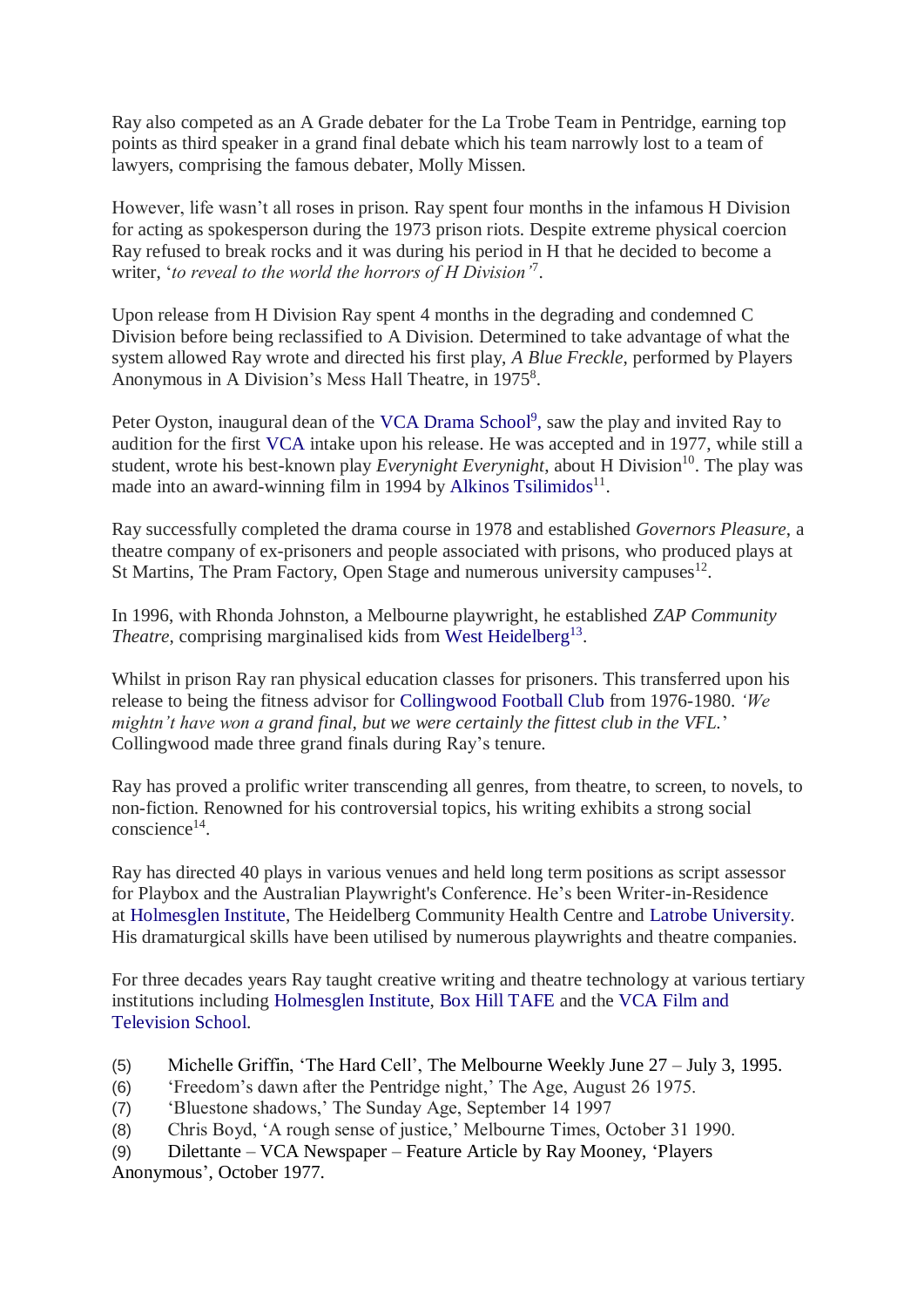(10) Lot's Wife, 'Prison Drama – interview with Ray Mooney ex-prisoner and president of Governors Pleasure Theatre Group,' April 10 1978.

(11) [www.imdb.com/title/tt0109754/](http://www.imdb.com/title/tt0109754/)

(12) Zena Armstrong, 'Every fucking night, 'Farrago, June 1978.

(13) Chris Thompson, Lowdown, 'Nice Work', Volume 14, No. 5, October 1992.

(14) Larry Hunter-Stewart, 'Ray Mooney: surviving as an author in the school of hard knocks,' Stage Whispers, July 1995.]

**Plays:**

Ray has written 25 plays, many of them one-act. His first play, *A Blue Freckle*, which he wrote and directed in [Pentridge](https://en.wikipedia.org/wiki/HM_Prison_Pentridge) 1975, deals with the contentious issues of rape and police verbal<sup>15</sup>. During the 60s and 70s prison authorities had to approve the content of all prison theatre productions. To get approval Ray claimed a blue freckle was a genesis of Antarctic penguin, knowing the authorities would be too lazy to read the script. By the time they realised the ruse it was too late to cancel the play. A blue freckle is Ray's terminology for the mark a bullet wound leaves on skin. The play received a degree of critical acclaim and resulted in Ray enrolling in the drama school at the  $VCA^{16}$ . Ray is a graduate of the first intake, Company 78.

His next play *Everynight Everynight* was written and directed while Ray was in his second year of the drama course. He resurrected the burnt-out shell of St Martin's Theatre in [South](https://en.wikipedia.org/wiki/South_Yarra,_Victoria)  [Yarra.](https://en.wikipedia.org/wiki/South_Yarra,_Victoria) The play was based on the experiences of his friend [Chris Flannery,](https://en.wikipedia.org/wiki/Christopher_Dale_Flannery) aka Rent-a-Kill, who was sent to H Division when he was 18. Ray produced the play with ex-prisoners, and actors who had an association with prisons. The play achieved media notoriety when prisoners in H Division rioted to coincide with the opening, and *Ban The Bash* was graffitied all around Melbourne, including on the steps of Parliament House<sup>17</sup>. It played to packed houses the next year at The Pram Factory and has been staged numerous times, including having a sell-out season at The Adelaide Arts Festival. Its most recent revival was by Frank Theatre at Gasworks, 2012<sup>18</sup>. In 1994 Alkinos Tsilimidos, on a budget of \$28,000, adapted it into a film. It achieved AFI nominations for Best Adapted Screenplay and best Director and has achieved genuine cult status in the film industry<sup>19</sup>.

Ray's 3rd play, *Angel of the Graveyard* written in 1978, was performed at The Pram Factory. It dealt with schizophrenia and the use of electro convulsive therapy as a treatment. At the time authorities claimed ECT wasn't used as a treatment for schizophrenia. Ray researched the play by posing as a psychiatrist and roaming the grounds of Royal Park Psychiatric Institution, interviewing patients and staff. Written as a two hander it was rewritten for 4 female actors and directed by Kate Cherry at The Carlton Courthouse in 1991. Ray later directed the play with a cast from *ZAP Community Theatre*, also at The Carlton Courthouse<sup>20</sup>.

In 1981 West Community Theatre produced *A Final Siren*, a monologue of the final address by an Aussie rules coach to his players at the start of and during their first grand final.

Then came *The Dominator* in 1983, the play that shocked many theatregoers and established Ray as a genuine subversive writer. *The Dominator* was a monologue given by a survivor of brutal boys' homes; a survivor who trusted only his motor bike but was betrayed even by his bike when an electric vagina he attached to his bike short circuited and fried him on stage. *The Dominator* was performed in pubs, universities, *'anywhere you could ride a motor bike on stage'*. It developed authentic cult status<sup>21</sup>.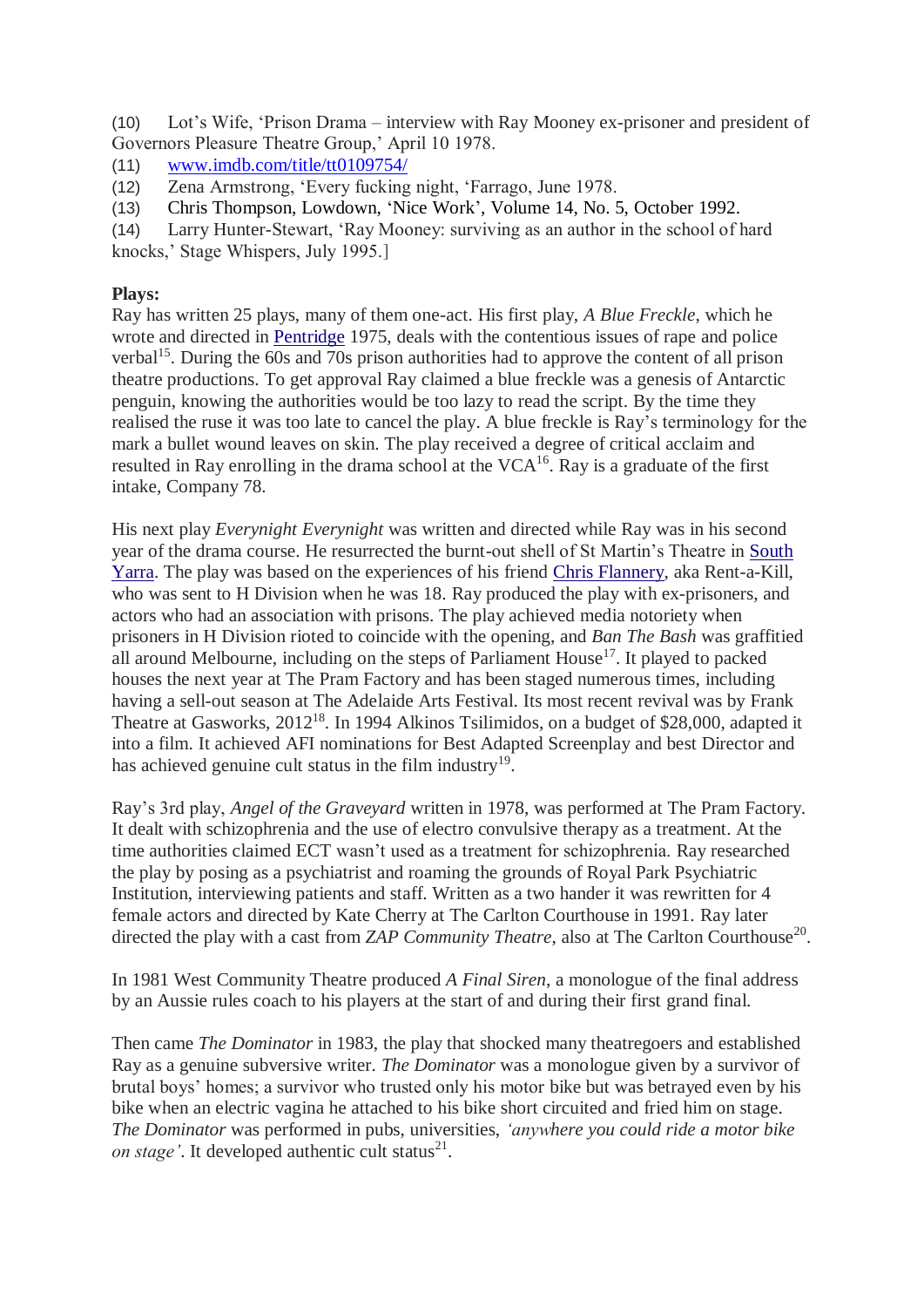He also wrote *Autobiography of an Extra* in 1983 with his wife, Judith Ferrier. This was originally play read at The Stables by Sydney Theatre Company, but instantly dismissed when the STC director, Richard Wherrett, wrongfully assumed it was about him. It was performed at [La Mama](https://en.wikipedia.org/wiki/La_Mama_Theatre_(Melbourne)) the same year, directed by Maud Clark<sup>22</sup>.

1983 was a busy year as Ray co-wrote *Hard Labour, Mate* with his close friend and director, Peter Oyston. This was a satirical send-up of Australia's convict heritage and was the first live performance to be staged at The Old Melbourne Jail. It upset a few of the heritage folk when the production re-hung [Ned Kelly](https://en.wikipedia.org/wiki/Ned_Kelly) using the original beam from Pentridge used to hang Ned Kelly but transferred to The Old Melbourne Jail<sup>23</sup>.

Melbourne's Herring Island was the venue for the Melbourne Writer's Theatre production of Ray's *The Boy from Bearbrass*. Ray took the Mickey out of [John Batman,](https://en.wikipedia.org/wiki/John_Batman) the founder of [Melbourne,](https://en.wikipedia.org/wiki/Melbourne) by portraying him as a used car salesman who duped the Aborigines by buying thousands of square miles of their land for a pittance<sup>24</sup>.

Melbourne Writers' Theatre also produced *The Cat from Across the Road* at the [Athenaeum](https://en.wikipedia.org/wiki/Melbourne_Athenaeum)  [Theatre.](https://en.wikipedia.org/wiki/Melbourne_Athenaeum) It was about a transvestite prostitute living in a back lane who must endure a torturous '*warm-up'* before she can ply her trade each night.

*Black Rabbit* is perhaps Ray's best-known play. It premiered at Playbox (at the Arts Centre) in 1988 to high acclaim and was directed by Peter Oyston. The play explored the injustice of European settlement towards Aborigines<sup>25,26,27</sup>.

Ray continued the theme of white injustice towards Australia's indigenous peoples in *Pundulumura* (co-written with [Joe Dolce](https://en.wikipedia.org/wiki/Joe_Dolce) and Gnarnayarrahe Waitairie) at [La Mama](https://en.wikipedia.org/wiki/La_Mama_Theatre_(Melbourne)) in 1990. He directed this play at [La Mama](https://en.wikipedia.org/wiki/La_Mama_Theatre_(Melbourne)) and numerous venues around Melbourne. It was also part of the Sydney Theatre Festival with a season upstairs at [Belvoir.](https://en.wikipedia.org/wiki/Belvoir_St_Theatre) Two buskers musically confront each other over who has the right to their performance space<sup>28</sup>.

In 1992 Ray wrote *Sideshow Alley*, a boisterous romp through the sideshow alley cons and boxing tents of the past, for *ZAP Community Theatre*. It had a successful season at St Martin's Youth Theatre, in [South Yarra](https://en.wikipedia.org/wiki/South_Yarra,_Victoria)<sup>29</sup>.

*All Aboard* was part of a one-act play season produced by Chameleon Theatre. It explored the way travellers form relationships on short trips and how prejudices sometimes allow them to make rash judgments $30$ .

In 1997 *The Truth Game*, directed by Daniel Lillford and based on the [Walsh Street killings,](https://en.wikipedia.org/wiki/Walsh_Street_police_shootings) opened to critical acclaim at the Carlton Courthouse. It explored the theme that after Walsh Street police and criminals were at war with each other, with both sides ruthlessly crossing the line of acceptable behaviour. It documented police charging two people they knew to be innocent and pressuring witnesses to give false and adverse evidence to secure convictions $31$ .

In 1998 Ray's play *The Drover's Boy* premiered at the [Athenaeum](https://en.wikipedia.org/wiki/Melbourne_Athenaeum) and was also on the school syllabus. It revealed how early last century drovers sometimes coerced Aboriginal girls into dressing as boys so they could accompany the drover as their concubine. The play highlighted the notion that this was widely known by Europeans, but they choose to pretend otherwise $32,33,34,35$ .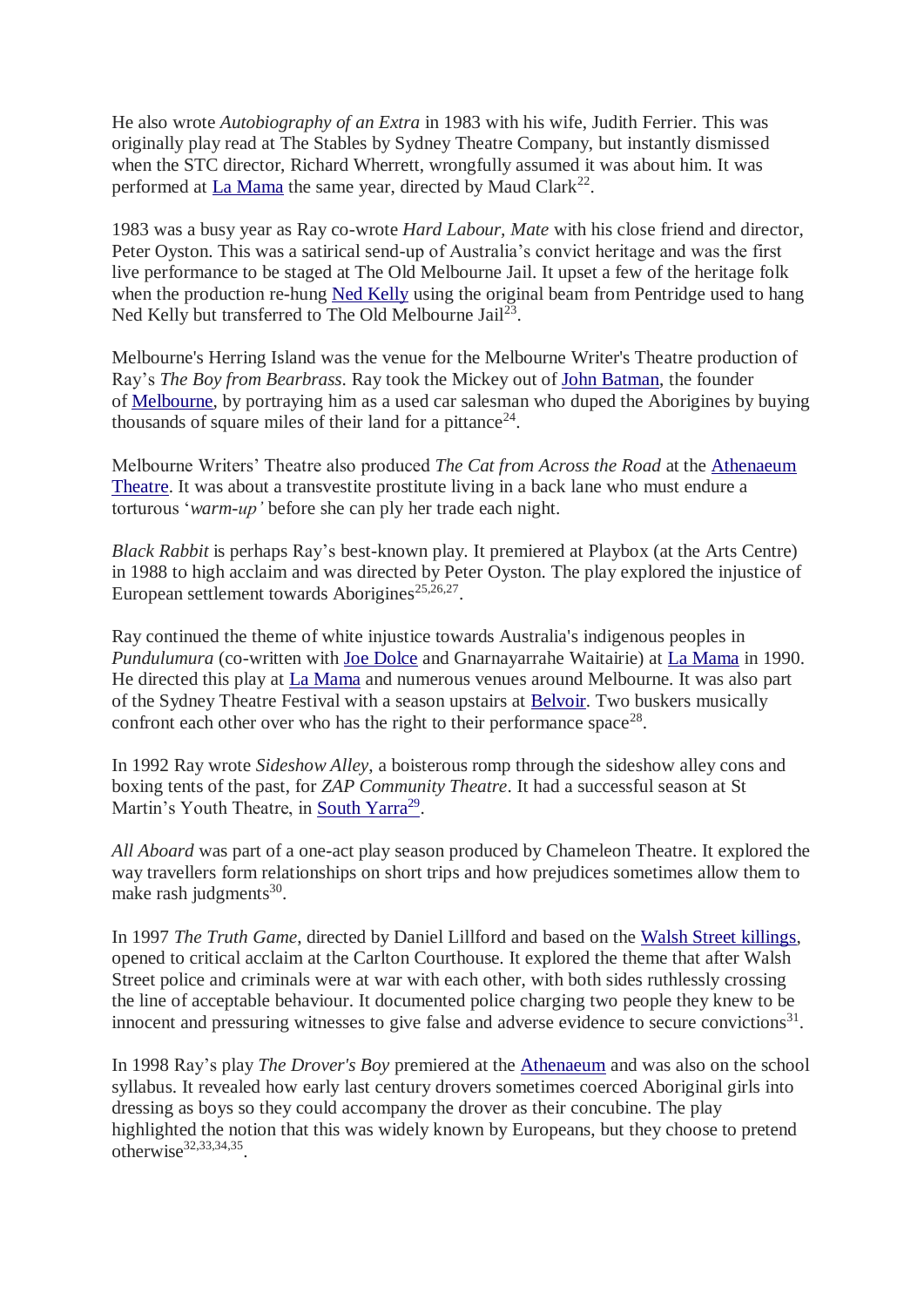In 2001 *The Sinbin* was staged at The Carlton Courthouse. It's the last training night before the grand final for St Joey's and the president has banned wives and girlfriends from the after-training entertainment. However, everything that can go wrong does and the night ends in total chaos $36,37$ .

In 2003 *Mouth of the Dog* also premiered at The Carlton Courthouse. This is arguable Ray's most outrageous play. Four mental patients are encouraged to undergo a workshop by a dogooding counsellor who requires them to take on the roles of [Hitler,](https://en.wikipedia.org/wiki/Adolf_Hitler) [Pol Pot,](https://en.wikipedia.org/wiki/Pol_Pot) [Gadaffi](https://en.wikipedia.org/wiki/Muammar_Gaddafi) and [John Howard.](https://en.wikipedia.org/wiki/John_Howard) It was extreme political satire, directed by Efisia Luce Fele and '*more dangerous than a suicide bomber at a health and safety conference'*<sup>38</sup> .

Ray is currently writing a play about the conflict between [Percy Cerutty](https://en.wikipedia.org/wiki/Percy_Cerutty) and [Franz](https://en.wikipedia.org/wiki/Franz_Stampfl)  [Stampfl](https://en.wikipedia.org/wiki/Franz_Stampfl) and the introduction of steroids into Australian sport.

## **Novels:**

In 1988 Ray's first novel *A Green Light* was published by Penguin. It became their second biggest seller in dramatic fiction for that year and has been described by many as the best Australian crime novel. Although loosely based on the Australian hitman, [Christopher Dale](https://en.wikipedia.org/wiki/Christopher_Dale_Flannery)  [Flannery,](https://en.wikipedia.org/wiki/Christopher_Dale_Flannery) *A Green Light* also documents events from Mooney's life. It received widespread acclaim39, 40:

'Ray Mooney's *A Green Light* is the most powerful crime fiction book I've ever read.' [Alex](https://en.wikipedia.org/wiki/Alex_Miller_(writer))  [Miller,](https://en.wikipedia.org/wiki/Alex_Miller_(writer)) dual [Miles Franklin award](https://en.wikipedia.org/wiki/Miles_Franklin_Award) winner<sup>41</sup>.

'This is the most important and powerful book on crime ever written in Australia, if not anywhere.' Barry Webster.

'Mooney's handling of underworld dialogue is masterful...What we have in Johnny Morgan is an absorbing character study of one of the most unpleasant sides of modern-day society.' [Ian Freckleton](https://en.wikipedia.org/wiki/Ian_Freckelton)<sup>42</sup>.

'A novel with the ferocious veracity of *A Green Light* should make us all stop and think, and think again, about the patterns of power in our society.' [Professor Stephen Knight](https://en.wikipedia.org/wiki/Professor_Stephen_Knight)<sup>43</sup>.

'If the book stimulates one to think about crime, as it did for me, then it goes some of the way to meeting a higher goal. In the context of crime and prison literature I think *A Green Light* is a valuable contribution.' Michael Bersten.

'For those of us who care about changing the mindless world of men, *A Green Light* is compulsory reading,' [Dr Jocelynne Scutt.](https://en.wikipedia.org/wiki/Jocelynne_Scutt)

Ray has rewritten *A Green Light*, now titled the *The Kingdom Trilogy*, consisting of three stand-alone books: *The Kingdom of Children, The Kingdom of Men* and *The Kingdom*. Each book explores the psychological development of hitman, Johnny Morgan. He is currently writing a fourth book in the series, *Regicide*.

## **Non-fiction:**

In 2011 Ray co-wrote, *A Pack of Bloody Animals*, with John Kerr detailing the lead up to the [Walsh Street killings](https://en.wikipedia.org/wiki/Walsh_Street_police_shootings) and the aftermath. Using material the jury and the public never saw, *A Pack of Bloody Animals* tells the story of the war between police and criminals in Melbourne 1988. It re-examines the evidence, much of it in the players' own voices or in previously unpublished interviews with the accused made soon after their acquittal<sup>44, 45</sup>.

Ray decided to write and self-publish crime-related eBooks. '*I wanted to control the information in my books and document the truth for posterity. So, I purposefully by-passed*